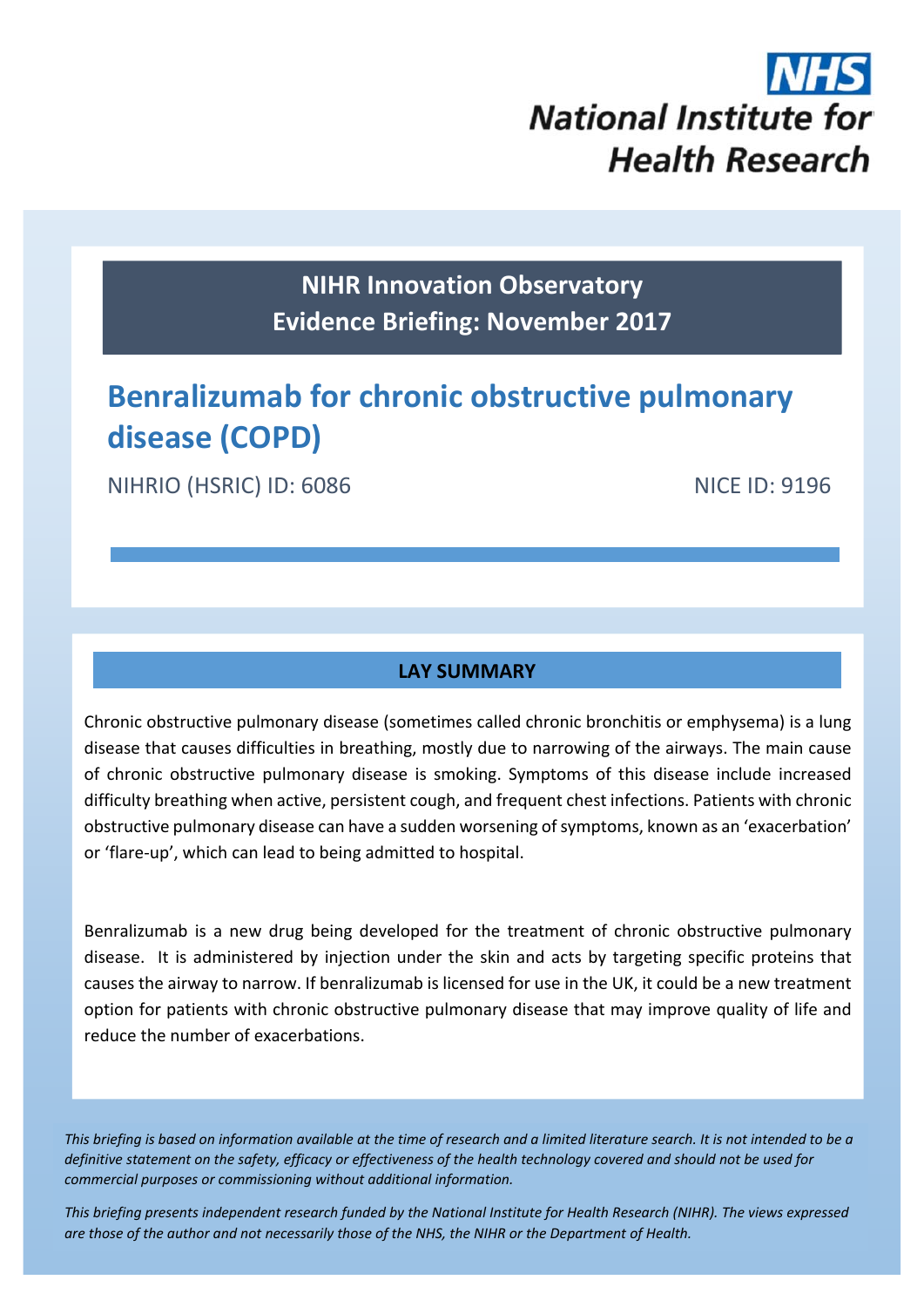#### **TARGET GROUP**

Moderate to very severe chronic obstructive pulmonary disease (COPD); patients with exacerbation history.

#### **TECHNOLOGY**

#### **DESCRIPTION**

Benralizumab is a fully humanized anti‐interleukin‐5 receptor (IL‐5R) alpha chain monoclonal antibody derived from mice. It binds to the alpha subunit of interleukin‐5 receptor and inhibits its action. Interleukin‐5 works together with other interleukin receptors and signalling proteins to induce eosinophil‐mediated inflammatory responses. Benralizumab exhibits its action by targeting eosinophils and basophils whose functions are driven by Interleukin‐5 receptor. It deletes these cells through apoptosis induction and checks the progression of the disease. It is based on POTELLIGENT technology platform, a new host cell line for the production of recombinant antibodies.

Benralizumab is a new molecular entity (NME). It is administered subcutaneously and is intended for the treatment of moderate to very severe COPD patients with exacerbation history.<sup>1</sup>

This product is not currently licenced for any indication in the EU or the US.

Benralizumab is in late stage clinical development in the EU and globally for the treatment of asthma, hypereosinophilic syndrome and granulomatosis with polyangiitis.<sup>2</sup>

#### **INNOVATION and/or ADVANTAGES**

If licensed, benralizumab will offer an additional treatment option for moderate to severe COPD for patients with exacerbation history who do not achieve adequate symptom control with existing agents.

#### **DEVELOPER**

AstraZeneca UK Ltd

#### **AVAILABILITY, LAUNCH or MARKETING**

The Committee for Medicinal Products for Human Use (CHMP) of the European Medicines Agency has adopted a positive opinion, recommending the marketing authorisation of benralizumab as an add‐ on maintenance treatment in adult patients with severe eosinophilic asthma inadequately controlled despite high-dose inhaled corticosteroids plus long-acting b-agonists.<sup>3</sup>

#### **PATIENT GROUP**

#### **BACKGROUND**

Chronic obstructive pulmonary disease (COPD) is a treatable (but not curable) and largely preventable lungs disease with symptoms such as cough, sputum, and increasing breathlessness.<sup>4</sup> It is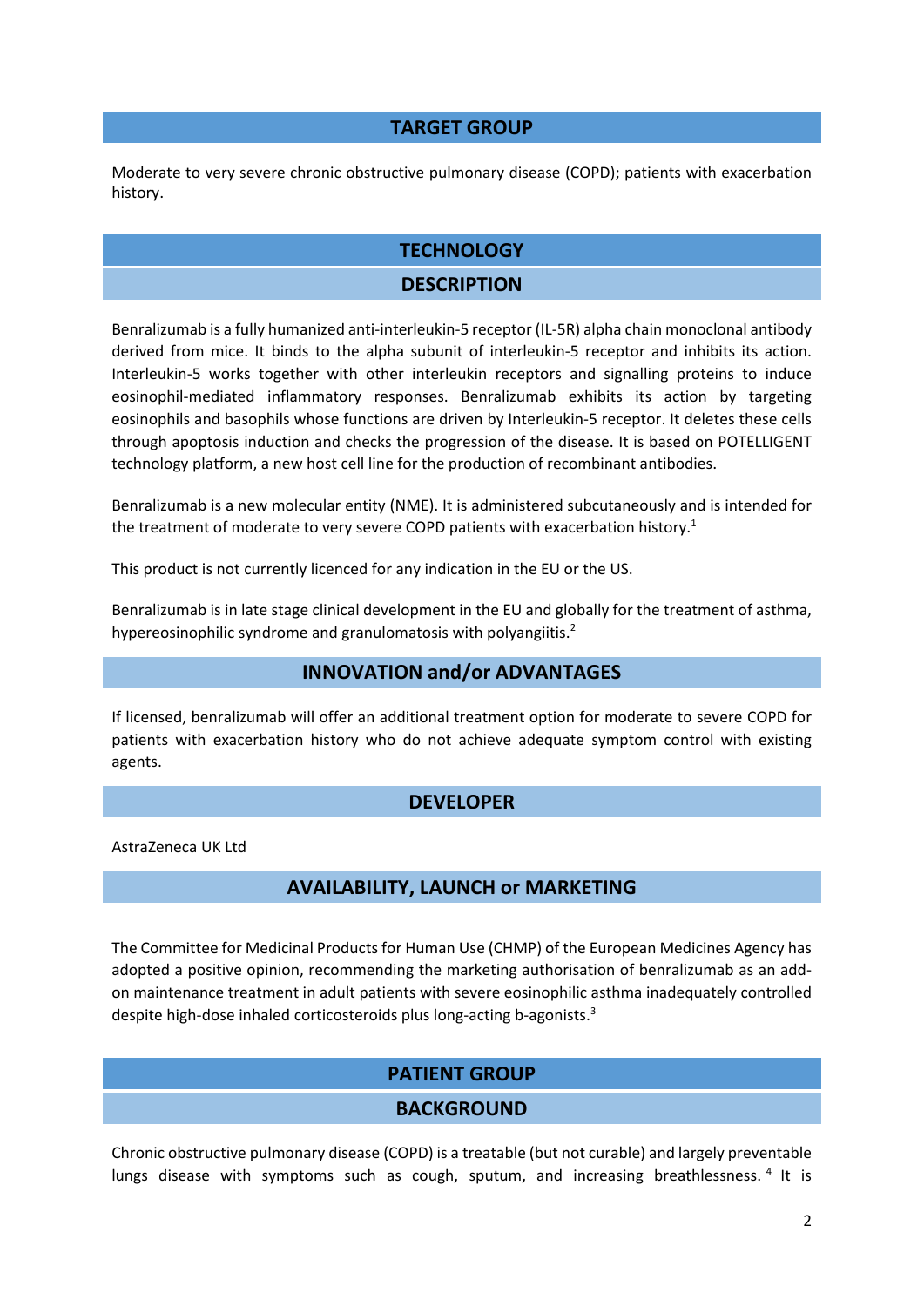characterized by airflow obstruction which is usually progressive, not fully reversible, and does not change markedly over several months.<sup>5</sup>

Airflow obstruction is due to a combination of airway disease (obstructive bronchiolitis) and parenchymal damage (emphysema), resulting from an enhanced inflammatory response to noxious particles or gases, usually from cigarette smoke, but also from environmental and occupational exposures.4

COPD is the preferred term for chronic bronchitis, emphysema, or chronic obstructive airways disease.<sup>6</sup>

Current NICE guidelines establish the following criteria for COPD diagnosis:5

- Airflow obstruction is defined as a reduced FEV1/FVC ratio (where FEV1 is forced expired volume in 1 second and FVC is forced vital capacity), such that FEV1/FVC is less than 0.7.
- If FEV1 is ≥ 80% predicted normal a diagnosis of COPD should only be made in the presence of respiratory symptoms, for example breathlessness or cough.

COPD can be characterised by frequent (and sometimes preventable) exacerbations or 'flare‐ups', where there is a rapid and sustained worsening of symptoms beyond normal day-to-day variations, which can lead to admission to hospital. According to current NICE guidelines, "an exacerbation is a sustained worsening of the patient's symptoms from their usual stable state which is beyond normal day‐to‐day variations, and is acute in onset. Commonly reported symptoms are worsening breathlessness, cough, and increased sputum production and change in sputum colour. The change in these symptoms often necessitates a change in medication".5 Exacerbations of COPD occur at least annually in approximately 50-60% of patients with moderate/severe COPD.<sup>7</sup>

Over time, patients experience increasing breathlessness and more frequent exacerbations of respiratory symptoms, leading to increasing disability and reduced quality of life.<sup>8</sup> Patients with COPD often have significant co-morbidities such as heart failure, diabetes, lung cancer, osteoarthritis, and depression.9 Type 2 respiratory failure is observed in a quarter of COPD patients admitted to hospital.

COPD produces symptoms, disability and impaired quality of life which may respond to pharmacological and other therapies that have limited or no impact on the airflow obstruction.<sup>10</sup>

#### **CLINICAL NEED and BURDEN OF DISEASE**

An estimated 210 million people suffer from COPD worldwide, and it is predicted to be the third leading cause of death by 2020.<sup>11</sup> In the UK, an estimated 1.2 million people are living with diagnosed COPD.12 In terms of diagnosed cases, this makes COPD the second most common lung disease in the UK, after asthma. Around 2% of the whole population  $-4.5%$  of all people aged over  $40 -$  live with diagnosed COPD.12

The prevalence of COPD increases with age (it is rare before 35 years of age), and is generally higher among smokers.<sup>13</sup> According to the British Lung Foundation, that prevalence is growing. From 2008 to 2012 there was a 9% increase. In the UK, 115,000 people are diagnosed with COPD each year.<sup>12</sup>

The UK is among the top 20 countries for COPD mortality worldwide. In Europe, only Denmark and Hungary have higher death rates for COPD. In the United States and New Zealand rates are higher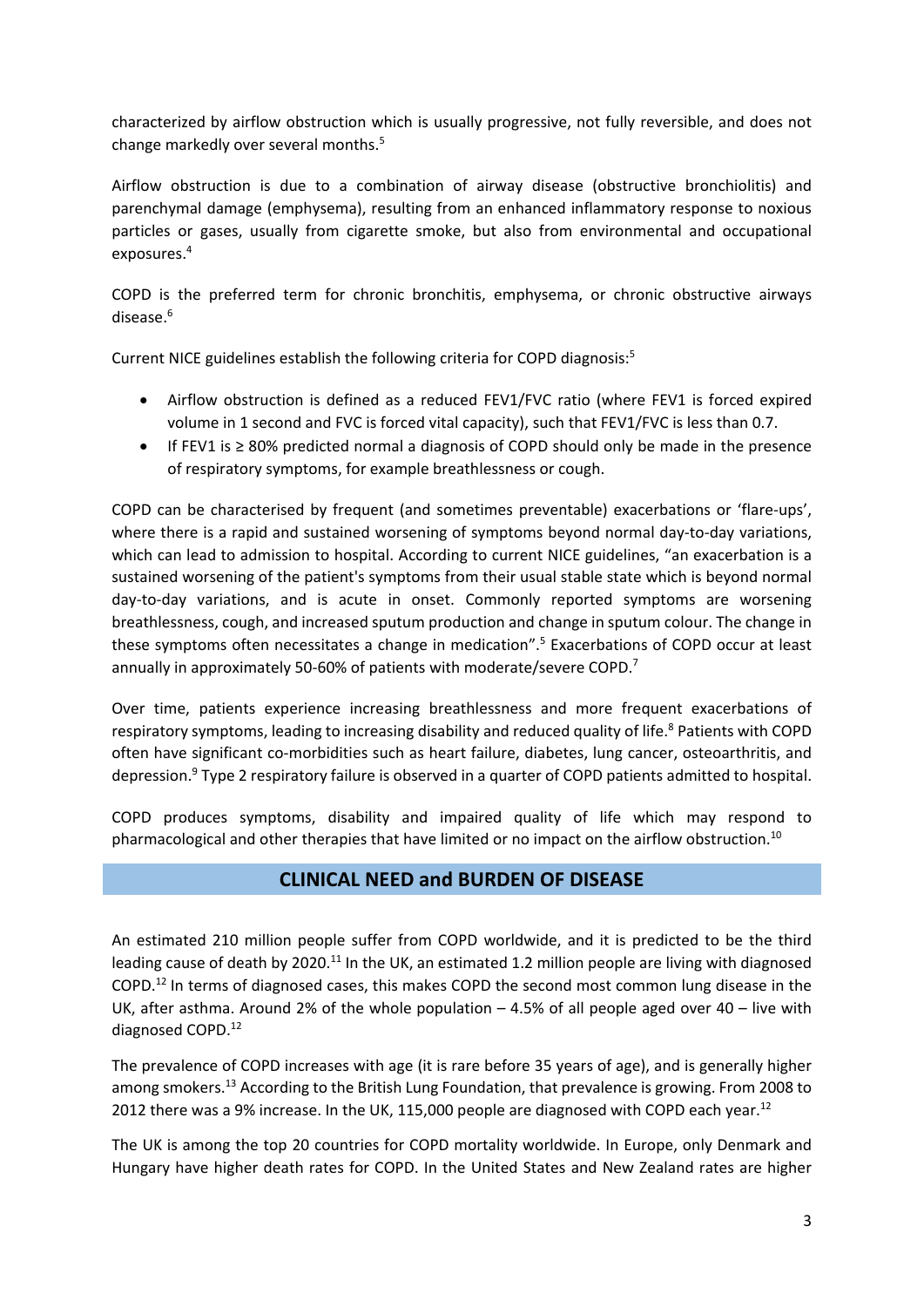than in the UK.12 For England, the COPD mortality rate was higher in the North East and North West of England, compared with the UK generally. In those regions, the relative increase was greater among females than males. Death rates from COPD were notably lower in the East of England and the South West than in other parts of the UK.<sup>12</sup>

In 2010 it was estimated that COPD cost the NHS more than £800 million each year, (equivalent to £1.3 million per 100,000 population). COPD was responsible for 24 million lost working days per annum estimated as costing £2.7 billion.<sup>14</sup>

The latest hospital Episodes statistics for 2016/17 revealed 1,283,972 admissions for other COPD (ICD-10 code J44) and 236,078 day cases.15

#### **PATIENT PATHWAY**

#### **RELEVANT GUIDANCE**

#### **NICE GUIDANCE**

- NICE technology appraisal in development. Mepolizumab for treating chronic obstructive pulmonary disease (GID‐TA10239). Expected date of issue to be confirmed.
- NICE technology appraisal. Roflumilast for treating chronic obstructive pulmonary disease (TA461). July 2017.
- NICE clinical guideline in development. Chronic obstructive pulmonary disease in over 16s: diagnosis and management (update) (GID‐NG10026). Expected November 2018.
- NICE clinical guideline. Chronic obstructive pulmonary disease in over 16s: diagnosis and management (CG101). June 2010.
- NICE quality standard. Chronic obstructive pulmonary disease in adults (QS10). July 2011. Updated: February 2016.

#### **NHS ENGLAND and POLICY GUIDANCE**

None identified

#### **OTHER GUIDANCE**

- Global Initiative for Chronic Obstructive Lung Disease. Global strategy for the diagnosis, management, and prevention of chronic obstructive pulmonary disease. 2016.
- Primary Care Respiratory Society UK. Diagnosis and management of COPD in primary care. 2015.
- Scottish Intercollegiate Guidelines Network. Chronic obstructive pulmonary disease services. 2010.

#### **CURRENT TREATMENT OPTIONS**

High value interventions in the management of COPD include smoking cessation advice, pulmonary rehabilitation and flu vaccination.5,16

Pharmacological treatments include:

• Beta‐2 agonists:

- o Short‐acting beta‐2 agonists salbutamol and terbutaline.
- o Long‐acting beta‐2 agonists salmeterol, formoterol, indacaterol, olodaterol and vilanterol.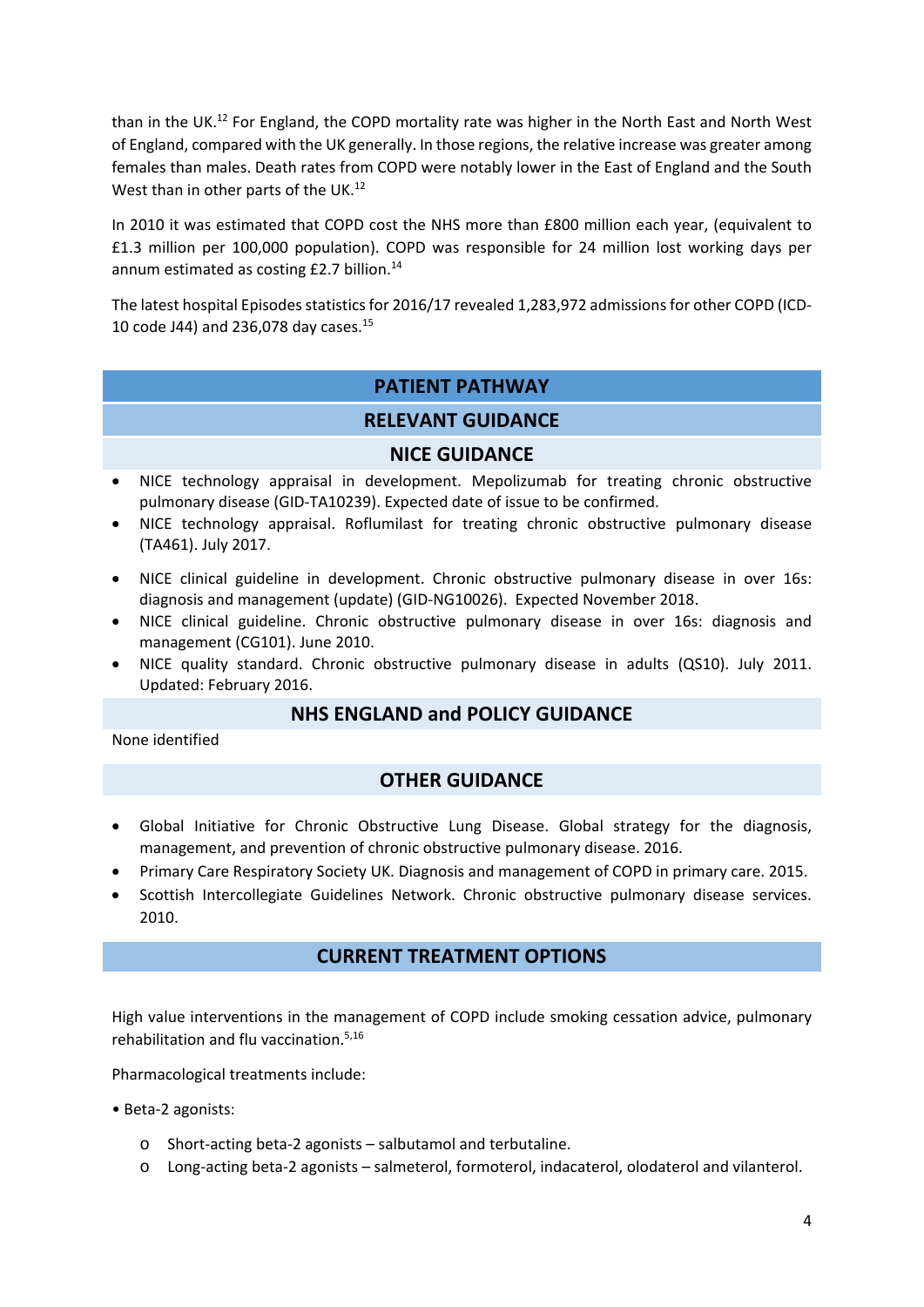- Muscarinic antagonists:
	- o Short‐acting muscarinic antagonists ipratropium.
	- o Long‐acting muscarinic antagonists tiotropium, umeclidinium, aclidinium and glycopyrronium.
- Inhaled combination therapy:
	- o Formoterol plus budesonide.
	- o Salmeterol plus fluticasone propionate.
	- o Vilanterol flus fluticasone furoate.
- Oral therapy:
	- o Oral corticosteroid therapy maintenance use of oral corticosteroid therapy in COPD is not normally recommended. However, some people with advanced COPD may require maintenance oral corticosteroids when these cannot be withdrawn after an exacerbation.
	- o Mucolytics carbocisteine.
	- o Methylxanthines aminophylline and theophylline.

Roflumilast, as an add‐on to bronchodilator therapy, is recommended as an option for treating severe chronic obstructive pulmonary disease in adults with chronic bronchitis, only if: $17$ 

- the disease is severe, defined as a forced expiratory volume in 1 second (FEV1) after a bronchodilator of less than 50% of predicted normal, and
- the person has had 2 or more exacerbations in the previous 12 months despite triple inhaled therapy with a long‐acting muscarinic antagonist, a long‐acting beta‐2 agonist and an inhaled corticosteroid.

Exacerbations are usually treated with an increase in usual medication combined with a course of steroids and/or antibiotics.<sup>5</sup> Non-invasive ventilation significantly reduces mortality in people with COPD who develop type 2 respiratory failure.<sup>18</sup> Pulmonary rehabilitation, a programme of exercise and education for people with long-term lung conditions, is also recommended.<sup>19</sup>

#### **EFFICACY and SAFETY**

| <b>Trial</b>                    | TERRANOVA; NCT02155660; D3251C00004; Phase III                                                                                                                                                                                                           |  |  |  |  |
|---------------------------------|----------------------------------------------------------------------------------------------------------------------------------------------------------------------------------------------------------------------------------------------------------|--|--|--|--|
| <b>Sponsor</b>                  | AstraZeneca                                                                                                                                                                                                                                              |  |  |  |  |
| <b>Status</b>                   | Ongoing, not recruiting                                                                                                                                                                                                                                  |  |  |  |  |
| Source of<br><b>Information</b> | Trial registry <sup>20</sup>                                                                                                                                                                                                                             |  |  |  |  |
| Location                        | Argentina, Australia, Brazil, Chile, Colombia, 8 EU countries (not UK);<br>Israel, Mexico, New Zealand, Norway, Peru, Philippines, Serbia, Taiwan,<br>Thailand, Turkey, Ukraine, United States, and Vietnam                                              |  |  |  |  |
| <b>Design</b>                   | Randomised; placebo/controlled                                                                                                                                                                                                                           |  |  |  |  |
| <b>Participants</b>             | n=2,255; aged 40-85 years; male and female; moderate to very severe COPD<br>with Post Bronchodilator (BD) FEV1>20% and ≤65% -≥2 moderate or ≥1 severe<br>COPD exacerbation(s) required treatment or hospitalization within 2-52 weeks<br>prior to visit1 |  |  |  |  |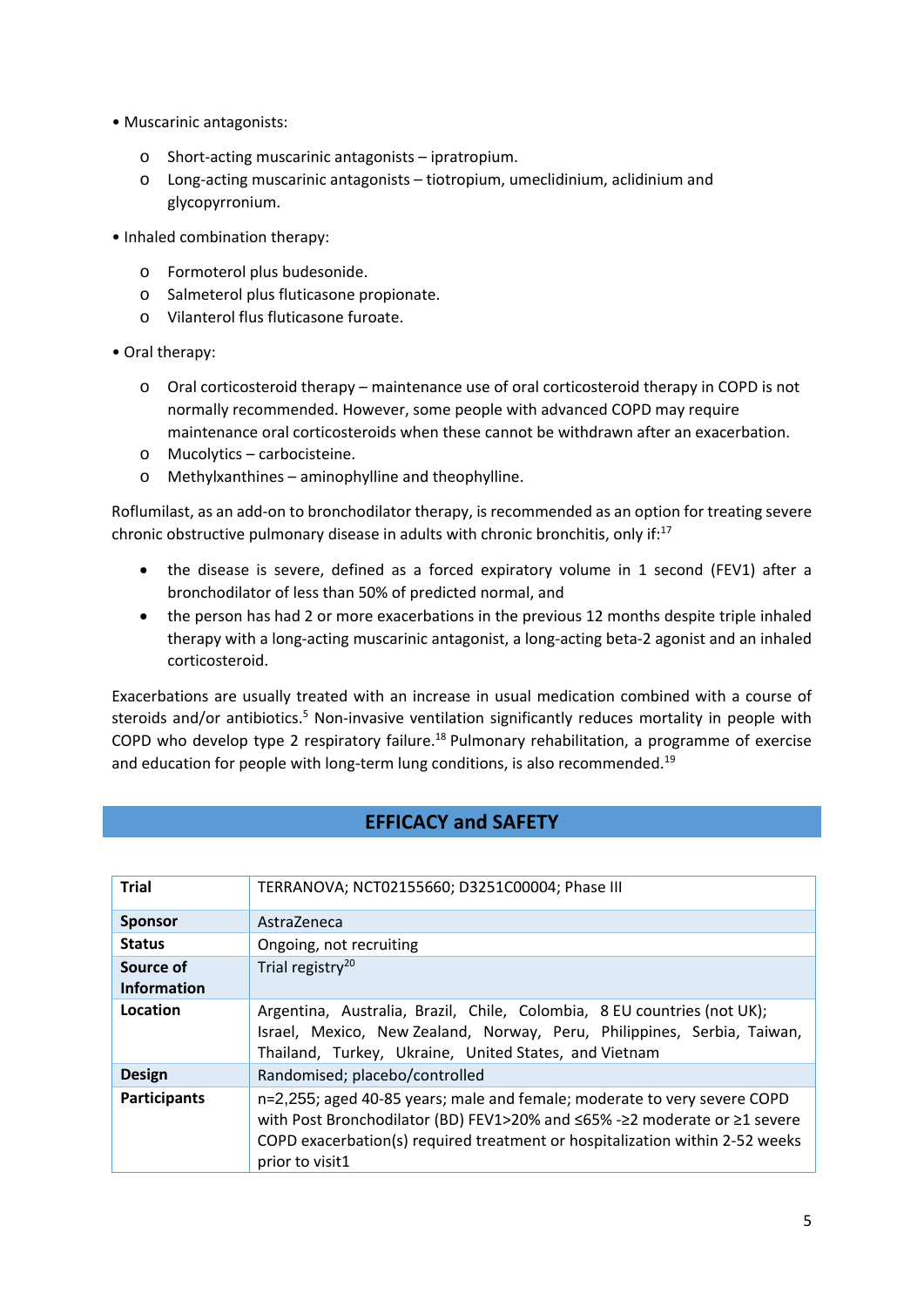| <b>Schedule</b>                     | Benralizumab subcutaneously on study week 0 until study week 48 inclusive                                                                                                                                                                                                                                                                                                                                                                                                                                                                                                                                                                                                                                                                                                                                                                                                                                                                                                                                                                                                                                                                                                                                                                                                                                                                                                                                                                                                                                                                                                                                                                                                                                                                                                                                                                                                                                                                                                                                                                                                                                                                                                                                                                                                                                                                                                                        |  |  |  |
|-------------------------------------|--------------------------------------------------------------------------------------------------------------------------------------------------------------------------------------------------------------------------------------------------------------------------------------------------------------------------------------------------------------------------------------------------------------------------------------------------------------------------------------------------------------------------------------------------------------------------------------------------------------------------------------------------------------------------------------------------------------------------------------------------------------------------------------------------------------------------------------------------------------------------------------------------------------------------------------------------------------------------------------------------------------------------------------------------------------------------------------------------------------------------------------------------------------------------------------------------------------------------------------------------------------------------------------------------------------------------------------------------------------------------------------------------------------------------------------------------------------------------------------------------------------------------------------------------------------------------------------------------------------------------------------------------------------------------------------------------------------------------------------------------------------------------------------------------------------------------------------------------------------------------------------------------------------------------------------------------------------------------------------------------------------------------------------------------------------------------------------------------------------------------------------------------------------------------------------------------------------------------------------------------------------------------------------------------------------------------------------------------------------------------------------------------|--|--|--|
| Follow-up                           | Active treatment for 48 weeks, follow up for primary outcome measure up to<br>56 weeks.                                                                                                                                                                                                                                                                                                                                                                                                                                                                                                                                                                                                                                                                                                                                                                                                                                                                                                                                                                                                                                                                                                                                                                                                                                                                                                                                                                                                                                                                                                                                                                                                                                                                                                                                                                                                                                                                                                                                                                                                                                                                                                                                                                                                                                                                                                          |  |  |  |
| Primary<br><b>Outcomes</b>          | Annual COPD (Chronic Obstructive Pulmonary Disease) exacerbation rate                                                                                                                                                                                                                                                                                                                                                                                                                                                                                                                                                                                                                                                                                                                                                                                                                                                                                                                                                                                                                                                                                                                                                                                                                                                                                                                                                                                                                                                                                                                                                                                                                                                                                                                                                                                                                                                                                                                                                                                                                                                                                                                                                                                                                                                                                                                            |  |  |  |
| <b>Secondary</b><br><b>Outcomes</b> | Effect of benralizumab on health status/health-related quality of life [ Time<br>$\bullet$<br>Frame: up to 56 weeks ] St. George's Respiratory Questionnaire (SGRQ),<br>Chronic Obstructive Pulmonary Disease assessment tool (CAT)<br>Effect of benralizumab on pulmonary function [ Time Frame: up to 56<br>$\bullet$<br>weeks ] Pre-dose/pre-bronchodilator Forced expiratory volume in one<br>second (FEV1) at the study centre<br>Effect of benralizumab on respiratory symptoms [ Time Frame: up to 56<br>$\bullet$<br>weeks ] Baseline/Transitional Dyspnea Index (BDI/TDI)<br>Effect of benralizumab on rescue medication use [ Time Frame: up to 56<br>$\bullet$<br>weeks ] Total rescue medication use (average puffs/day), recorded by<br>patient using electronic diary<br>Effect of benralizumab on nocturnal awakenings [ Time Frame: up to 56<br>$\bullet$<br>weeks ] Number of nights with awakening due to COPD, recorded by<br>patient using electronic diary<br>Effect of benralizumab on the severity, frequency and duration of<br>$\bullet$<br>exacerbations of COPD [ Time Frame: up to 56 weeks ] Exacerbations of<br>Chronic Pulmonary Disease Tool (EXACT-PRO) - Patient-reported Outcome<br>questionnaire<br>Effect of benralizumab on healthcare resource utilization [ Time Frame: up<br>$\bullet$<br>to 56 weeks ] Annual rate of hospitalizations, combined hospitalizations<br>and emergency department visits, unscheduled visits and healthcare<br>encounters due to COPD<br>Benralizumab concentration in serum [ Time Frame: up to 60 weeks ]<br>$\bullet$<br>Pharmacokinetics (PK) - steady-state serum pre-dose concentration<br>$\bullet$<br>Safety and tolerability of benralizumab [ Time Frame: From baseline visit<br>$\bullet$<br>up to 56 weeks ] Adverse Events/ Serious Adverse Events (AE/SAE) -<br>Laboratory variables - 12 lead Electrocardiogram (ECG) - Physical<br><b>Examination - Vital Signs</b><br>Immunogenicity of benralizumab [ Time Frame: up to 60 weeks ]<br>$\bullet$<br>Determination of Anti-drug antibodies (ADA) development<br>Effect of benralizumab on general health status [ Time Frame: up to 56<br>$\bullet$<br>weeks ] European Quality of Life-5 Dimensions (EQ-5D-5L) questionnaire<br>Impact of benralizumab on blood eosinophil levels [ Time Frame: up to 60<br>$\bullet$<br>weeks ] Blood eosinophils levels |  |  |  |
| <b>Key Results</b>                  | $\overline{\phantom{a}}$                                                                                                                                                                                                                                                                                                                                                                                                                                                                                                                                                                                                                                                                                                                                                                                                                                                                                                                                                                                                                                                                                                                                                                                                                                                                                                                                                                                                                                                                                                                                                                                                                                                                                                                                                                                                                                                                                                                                                                                                                                                                                                                                                                                                                                                                                                                                                                         |  |  |  |
| <b>Adverse effects</b><br>(AEs)     | $\overline{\phantom{a}}$                                                                                                                                                                                                                                                                                                                                                                                                                                                                                                                                                                                                                                                                                                                                                                                                                                                                                                                                                                                                                                                                                                                                                                                                                                                                                                                                                                                                                                                                                                                                                                                                                                                                                                                                                                                                                                                                                                                                                                                                                                                                                                                                                                                                                                                                                                                                                                         |  |  |  |
| <b>Expected</b><br>reporting date   | Estimated primary completion date April 2018 (Final data collection date for<br>primary outcome measure)                                                                                                                                                                                                                                                                                                                                                                                                                                                                                                                                                                                                                                                                                                                                                                                                                                                                                                                                                                                                                                                                                                                                                                                                                                                                                                                                                                                                                                                                                                                                                                                                                                                                                                                                                                                                                                                                                                                                                                                                                                                                                                                                                                                                                                                                                         |  |  |  |

| <b>Trial</b>   | GALATHEA; NCT02138916; D3251C00003; Phase III |  |
|----------------|-----------------------------------------------|--|
| <b>Sponsor</b> | AstraZeneca                                   |  |
| <b>Status</b>  | Ongoing, not recruiting                       |  |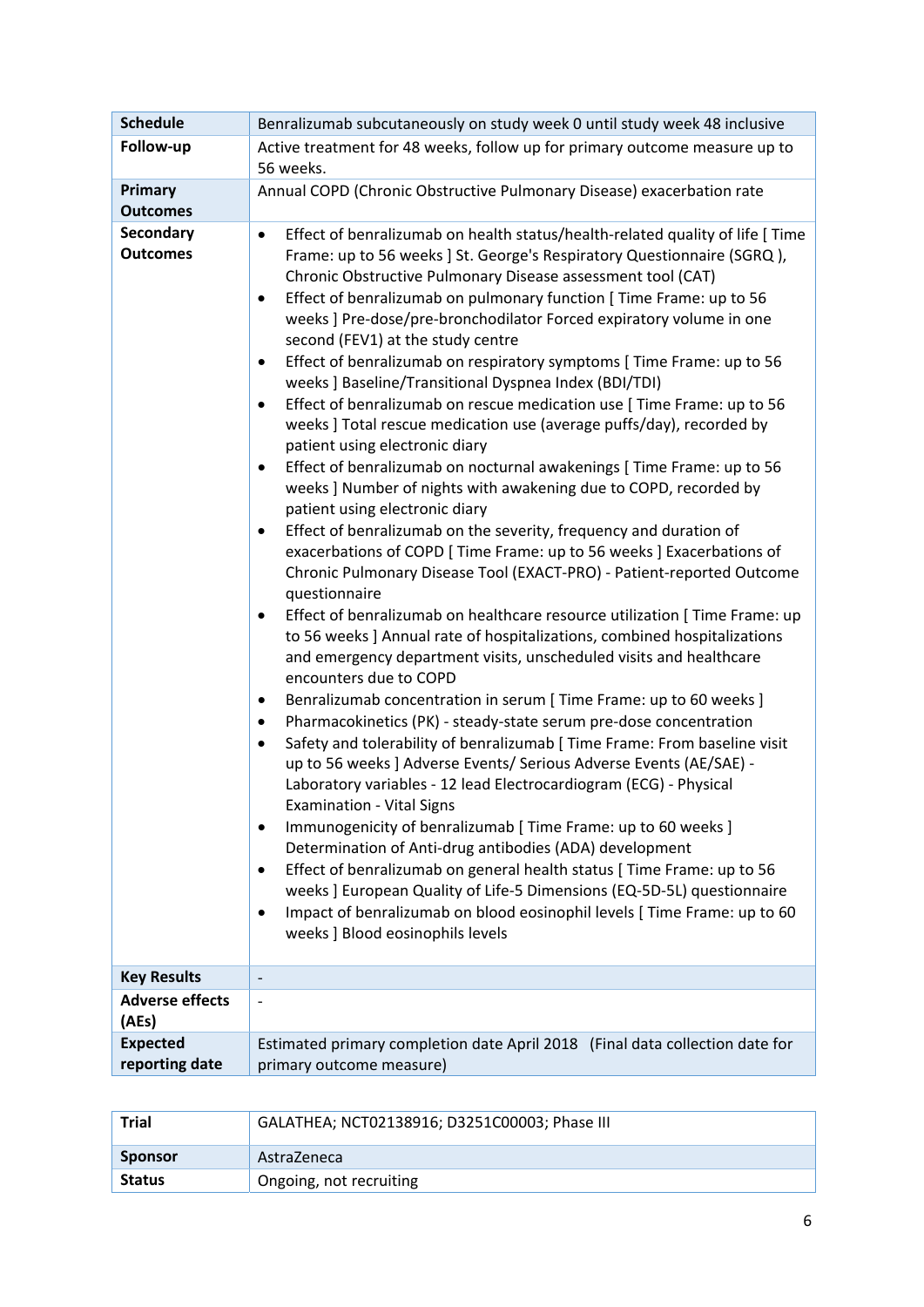| <b>Source of</b>                    | Trial registry <sup>21</sup>                                                                                                                                                                                                                                                                                                                                                                                                                                                                                                                                                                                                                                                                                                                                                                                                                                                                                                                                                                                                                                                                                                                                                                                                                                                                                                                                                                                                                                                                                                                                                                                                                                                                                                                                                                                                                                                                                                                                                                                                                                                                                                                                                                                                                                                                                                          |  |  |  |  |  |
|-------------------------------------|---------------------------------------------------------------------------------------------------------------------------------------------------------------------------------------------------------------------------------------------------------------------------------------------------------------------------------------------------------------------------------------------------------------------------------------------------------------------------------------------------------------------------------------------------------------------------------------------------------------------------------------------------------------------------------------------------------------------------------------------------------------------------------------------------------------------------------------------------------------------------------------------------------------------------------------------------------------------------------------------------------------------------------------------------------------------------------------------------------------------------------------------------------------------------------------------------------------------------------------------------------------------------------------------------------------------------------------------------------------------------------------------------------------------------------------------------------------------------------------------------------------------------------------------------------------------------------------------------------------------------------------------------------------------------------------------------------------------------------------------------------------------------------------------------------------------------------------------------------------------------------------------------------------------------------------------------------------------------------------------------------------------------------------------------------------------------------------------------------------------------------------------------------------------------------------------------------------------------------------------------------------------------------------------------------------------------------------|--|--|--|--|--|
| <b>Information</b>                  |                                                                                                                                                                                                                                                                                                                                                                                                                                                                                                                                                                                                                                                                                                                                                                                                                                                                                                                                                                                                                                                                                                                                                                                                                                                                                                                                                                                                                                                                                                                                                                                                                                                                                                                                                                                                                                                                                                                                                                                                                                                                                                                                                                                                                                                                                                                                       |  |  |  |  |  |
| Location                            | 10 EU countries (incl. UK); Canada, Japan, Korea, Russian Federation, South<br>Africa, Switzerland, and United States                                                                                                                                                                                                                                                                                                                                                                                                                                                                                                                                                                                                                                                                                                                                                                                                                                                                                                                                                                                                                                                                                                                                                                                                                                                                                                                                                                                                                                                                                                                                                                                                                                                                                                                                                                                                                                                                                                                                                                                                                                                                                                                                                                                                                 |  |  |  |  |  |
| <b>Design</b>                       | Randomised; placebo/controlled                                                                                                                                                                                                                                                                                                                                                                                                                                                                                                                                                                                                                                                                                                                                                                                                                                                                                                                                                                                                                                                                                                                                                                                                                                                                                                                                                                                                                                                                                                                                                                                                                                                                                                                                                                                                                                                                                                                                                                                                                                                                                                                                                                                                                                                                                                        |  |  |  |  |  |
| <b>Participants</b>                 | N=1,656; age 40-85 years; male and female; moderate to very severe COPD<br>with Post Bronchodilator (BD) FEV1>20% and ≤65%. 4.≥2 moderate or ≥1<br>severe COPD exacerbation(s) required treatment or hospitalization within 2-52<br>weeks prior to visit1.                                                                                                                                                                                                                                                                                                                                                                                                                                                                                                                                                                                                                                                                                                                                                                                                                                                                                                                                                                                                                                                                                                                                                                                                                                                                                                                                                                                                                                                                                                                                                                                                                                                                                                                                                                                                                                                                                                                                                                                                                                                                            |  |  |  |  |  |
| <b>Schedule</b>                     | Benralizumab administered subcutaneously (regimen to specified)                                                                                                                                                                                                                                                                                                                                                                                                                                                                                                                                                                                                                                                                                                                                                                                                                                                                                                                                                                                                                                                                                                                                                                                                                                                                                                                                                                                                                                                                                                                                                                                                                                                                                                                                                                                                                                                                                                                                                                                                                                                                                                                                                                                                                                                                       |  |  |  |  |  |
| Follow-up                           | Active treatment period N/R, overall follow-up period of 56 weeks                                                                                                                                                                                                                                                                                                                                                                                                                                                                                                                                                                                                                                                                                                                                                                                                                                                                                                                                                                                                                                                                                                                                                                                                                                                                                                                                                                                                                                                                                                                                                                                                                                                                                                                                                                                                                                                                                                                                                                                                                                                                                                                                                                                                                                                                     |  |  |  |  |  |
| Primary                             | Annual COPD (Chronic Obstructive Pulmonary Disease) exacerbation rate                                                                                                                                                                                                                                                                                                                                                                                                                                                                                                                                                                                                                                                                                                                                                                                                                                                                                                                                                                                                                                                                                                                                                                                                                                                                                                                                                                                                                                                                                                                                                                                                                                                                                                                                                                                                                                                                                                                                                                                                                                                                                                                                                                                                                                                                 |  |  |  |  |  |
| <b>Outcomes</b>                     |                                                                                                                                                                                                                                                                                                                                                                                                                                                                                                                                                                                                                                                                                                                                                                                                                                                                                                                                                                                                                                                                                                                                                                                                                                                                                                                                                                                                                                                                                                                                                                                                                                                                                                                                                                                                                                                                                                                                                                                                                                                                                                                                                                                                                                                                                                                                       |  |  |  |  |  |
| <b>Secondary</b><br><b>Outcomes</b> | Evaluation of the effect of benralizumab on health status/health-related<br>$\bullet$<br>quality of life [ Time Frame: up to 56 weeks ] St. George's Respiratory<br>Questionnaire (SGRQ), Chronic Obstructive Pulmonary Disease assessment<br>tool (CAT)<br>Evaluation of the effect of benralizumab on pulmonary function [Time<br>٠<br>Frame: up to 56 weeks ] Pre-dose/pre-bronchodilator Forced expiratory<br>volume in one second (FEV1) at the study centre<br>Evaluation of the effect of benralizumab on respiratory symptoms [Time<br>$\bullet$<br>Frame: up to 56 weeks] Baseline/Transitional Dyspnea Index (BDI/TDI)<br>Evaluation of the effect of benralizumab on rescue medication use [Time<br>$\bullet$<br>Frame: up to 56 weeks] Total rescue medication use (average puffs/day),<br>recorded by patient using electronic diary<br>Evaluation of the effect of benralizumab on nocturnal awakenings [Time<br>$\bullet$<br>Frame: Up to 56 weeks] Number of nights with awakening due to COPD,<br>recorded by patient using electronic diary.<br>Evaluation of the effect of benralizumab on the severity, frequency and<br>$\bullet$<br>duration of Exacerbations of Chronic Pulmonary Disease Tool (EXACT-PRO)<br>- Patient-reported Outcome questionnaire defined events [Time Frame: Up<br>to 56 weeks] Exacerbations of Chronic Pulmonary Disease Tool (EXACT-<br>PRO) - Patient-reported Outcome questionnaire<br>Evaluation of the effect of benralizumab on healthcare resource utilization<br>$\bullet$<br>due to COPD [Time Frame: up to 56 weeks] Annual rate of hospitalizations,<br>combined hospitalizations and emergency department visits, unscheduled<br>visits and healthcare encounters due to COPD<br>Evaluation of the pharmacokinetics parameters of benralizumab. [Time<br>٠<br>Frame: up to 60 weeks] Pharmacokinetics (PK) - steady-state serum pre-<br>dose concentration<br>Assessment of the safety and tolerability of benralizumab [Time Frame:<br>From baseline visit up to 56 weeks] Adverse Events/ Serious Adverse<br>Events (AE/SAE) - Laboratory variables - 12 lead Electrocardiogram (ECG)-<br><b>Physical Examination - Vital Signs</b><br>Evaluation of the immunogenicity of benralizumab [Time Frame: up to 60<br>٠<br>weeks] Determination of Anti-drug antibodies (ADA) |  |  |  |  |  |
| <b>Key Results</b>                  |                                                                                                                                                                                                                                                                                                                                                                                                                                                                                                                                                                                                                                                                                                                                                                                                                                                                                                                                                                                                                                                                                                                                                                                                                                                                                                                                                                                                                                                                                                                                                                                                                                                                                                                                                                                                                                                                                                                                                                                                                                                                                                                                                                                                                                                                                                                                       |  |  |  |  |  |
| <b>Adverse effects</b><br>(AEs)     | $\overline{\phantom{a}}$                                                                                                                                                                                                                                                                                                                                                                                                                                                                                                                                                                                                                                                                                                                                                                                                                                                                                                                                                                                                                                                                                                                                                                                                                                                                                                                                                                                                                                                                                                                                                                                                                                                                                                                                                                                                                                                                                                                                                                                                                                                                                                                                                                                                                                                                                                              |  |  |  |  |  |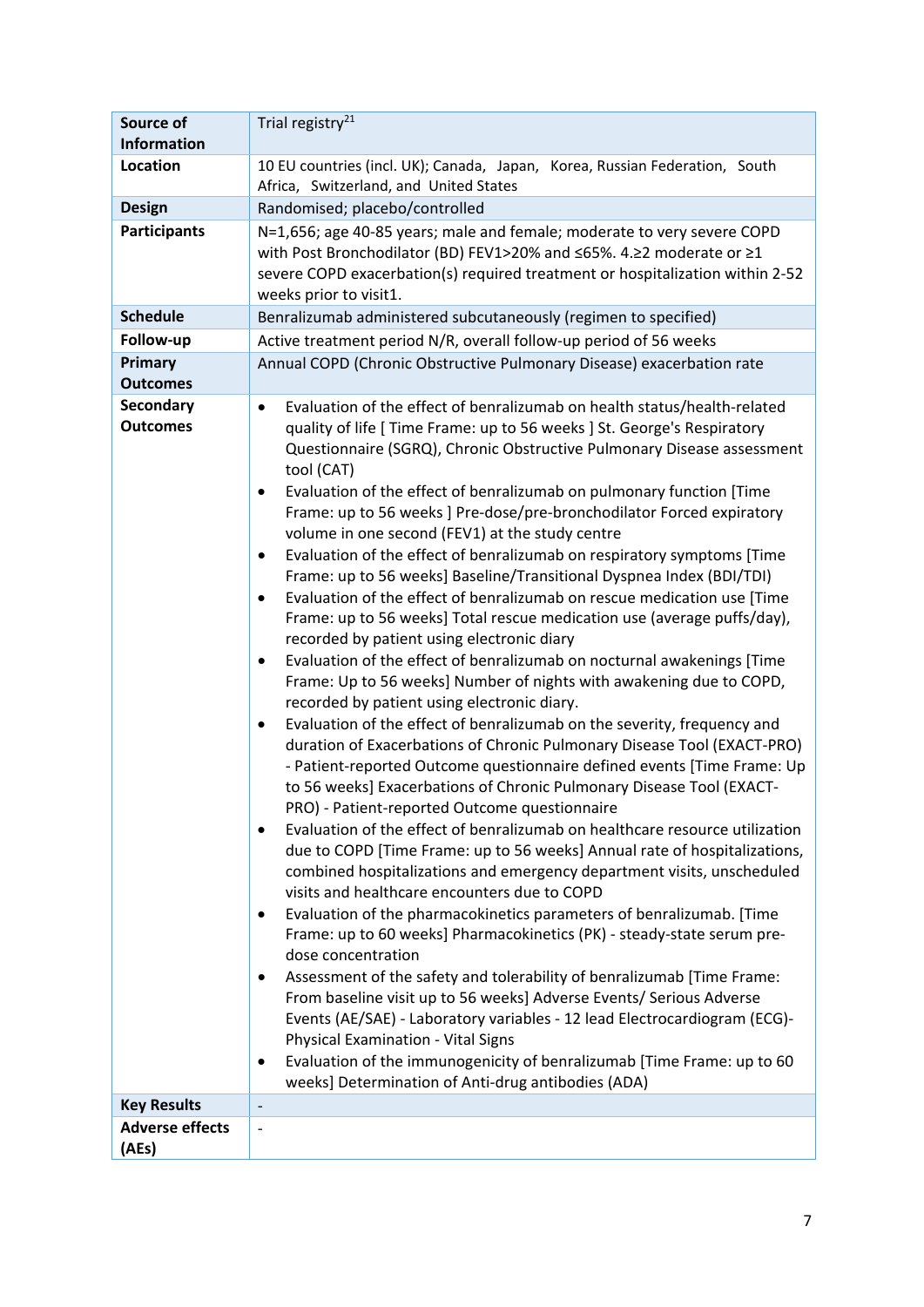| Expected       | Estimated primary completion date April 2018 (final collection date for primary |  |
|----------------|---------------------------------------------------------------------------------|--|
| reporting date | outcome measure)                                                                |  |

### **ESTIMATED COST and IMPACT COST**

The cost of benralizumab is not yet known.

|                                                  | <b>IMPACT - SPECULATIVE</b>                                               |   |                                                |  |  |  |  |
|--------------------------------------------------|---------------------------------------------------------------------------|---|------------------------------------------------|--|--|--|--|
| <b>IMPACT ON PATIENTS AND CARERS</b>             |                                                                           |   |                                                |  |  |  |  |
|                                                  | Reduced mortality/increased length of<br>survival                         |   | $\boxtimes$ Reduced symptoms or disability     |  |  |  |  |
|                                                  | Other                                                                     |   | No impact identified                           |  |  |  |  |
| <b>IMPACT ON HEALTH and SOCIAL CARE SERVICES</b> |                                                                           |   |                                                |  |  |  |  |
|                                                  | Increased use of existing services                                        |   | $\boxtimes$ Decreased use of existing services |  |  |  |  |
|                                                  | Re-organisation of existing services                                      |   | Need for new services                          |  |  |  |  |
|                                                  | Other                                                                     |   | None identified                                |  |  |  |  |
|                                                  | <b>IMPACT ON COSTS and OTHER RESOURCE USE</b>                             |   |                                                |  |  |  |  |
|                                                  | Increased drug treatment costs                                            | ш | Reduced drug treatment costs                   |  |  |  |  |
|                                                  | Other increase in costs                                                   |   | Other reduction in costs                       |  |  |  |  |
|                                                  | $\boxtimes$ Other: uncertain unit cost compared to<br>existing treatments |   | $\Box$ None identified                         |  |  |  |  |
| <b>OTHER ISSUES</b>                              |                                                                           |   |                                                |  |  |  |  |
|                                                  | Clinical uncertainty or other research<br>question identified             | ⊠ | None identified                                |  |  |  |  |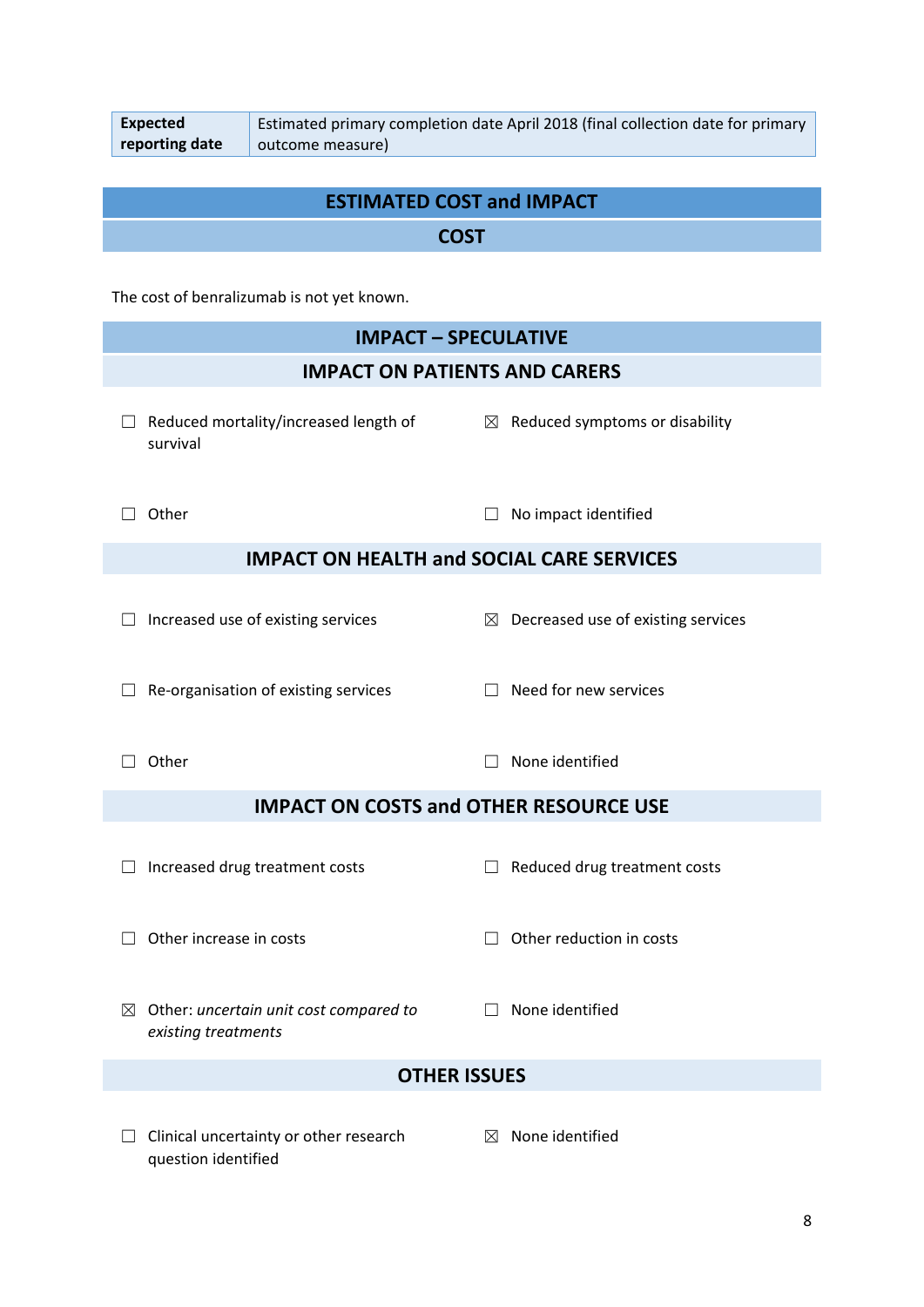#### **REFERENCES**

<sup>1</sup> UK Pharma Scan. *Benralizumab*. Available from https://www.ukpharmascan.org.uk/HS/technology/497634 [Accessed 31 October 2017, log in required]

<sup>2</sup> Global Data. *Benralizumab*. Available from https://pharma.globaldata.com [Accessed 1 November 207, log in required]

<sup>3</sup> AstraZeneca. *Benralizumab receives positive EU CHMP opinion for severe, uncontrolled eosinophilic asthma.* 10 November 2017. Available from https://www.astrazeneca.com/media-centre/press-

releases/2017/benralizumab‐receives‐positive‐eu‐chmp‐opinion‐for‐severe‐uncontrolled‐eosinophilic‐asthma‐ 10112017.html [Accessed 24 November 2017]

<sup>4</sup> GOLD. *Global strategy for the diagnosis, management, and prevention of chronic obstructive pulmonary disease (updated 2015)*.Global Initiative for Chronic Obstructive Lung Disease (GOLD).

<sup>5</sup> National Institute for Health and Care Excellence*. Chronic obstructive pulmonary disease in over 16s: diagnosis and management*. Clinical Guideline 101. June 2010. Available from

https://www.nice.org.uk/guidance/cg101 [Accessed 31 October 2017]

<sup>6</sup> Clinical Knowledge Summaries. *Chronic obstructive pulmonary disease.* September 2015. Available from https://cks.nice.org.uk/chronic‐obstructive‐pulmonary‐disease [Accessed 31 October 2017]

<sup>7</sup> Jordan R, Majothi S, Heneghan N et al. *Supported self‐management for patients with moderate to severe chronic obstructive pulmonary disease (COPD): an evidence synthesis and economic analysis.* Health Technology Assessment 2015; doi:10.3310/hta19360.

<sup>8</sup> Global Initiative for Chronic Obstructive Lung Disease. *Global strategy for the diagnosis, management, and prevention of chronic obstructive pulmonary disease*.

www.goldcopd.org/uploads/users/files/WatermarkedGlobal%20Strategy%202016%281%29.pdf [Accessed 31 October 2017]

<sup>9</sup> Primary Care Respiratory Society UK. *Diagnosis and management of COPD in primary care*. Available from https://pcrs-uk.org/sites/pcrs-uk.org/files/COPDQuickGuide2015Final 0.pdf [Accessed 31 October 2017] <sup>10</sup> National Institute for Health and Care Excellence*. Working definition of COPD.* Available from

https://www.nice.org.uk/guidance/cg101/chapter/Working-definition-of-COPD [Accessed 31 October 2017] <sup>11</sup> AstraZeneca. *Benralizumab Phase II COPD study published in The Lancet Respiratory Medicine*. 2014.

Available from https://www.astrazeneca.com/media‐centre/press‐releases/2014/benralizumab‐study‐lancet‐ respiratory‐medicine‐08092014.html# [Accessed 30 October 2017]

<sup>12</sup> British Lung Foundation. *Numbers of people diagnosed with COPD*. Available from

https://statistics.blf.org.uk/copd?\_ga=2.153819768.197154272.1509540298‐1413170354.1509373700 [Accessed 1 November 2017]

<sup>13</sup> National Institute for Health and Care Excellence. *Proposed health technology appraisal. Mepolizumab for treating chronic obstructive pulmonary disease. Draft scope (pre‐referral)*. Available from https://www.nice.org.uk/guidance/gid‐ta10239/documents/draft‐scope‐pre‐referral [Accessed 31 October

2017]

<sup>14</sup> Department of Health. *Facts about COPD.* Available from

http://webarchive.nationalarchives.gov.uk/+/http://www.dh.gov.uk/en/Healthcare/Longtermconditions/COP D/DH\_113006 [Accessed 30 October 2017]

<sup>15</sup> NHS Digital. *Hospital Admitted Patient Care Activity, 2016‐17*. Available from

http://digital.nhs.uk/catalogue/PUB22378 [Accessed 23 October 2017]

<sup>16</sup> National COPD Audit Programme. COPD in England – Finding the measure of success. National Chronic Obstructive Pulmonary Disease (COPD) Audit Programme: Primary care report for England 2014–15. Royal College of Physicians: London, 2016.

<sup>17</sup> National Institute for Health and Care Excellence. *Roflumilast for treating chronic obstructive pulmonary disease.* TA461. Available from https://www.nice.org.uk/guidance/ta461 [Accessed 20 November 2017] <sup>18</sup> NHS England. *Overview of potential to reduce lives lost from Chronic Obstructive Pulmonary Disease (COPD).* www.england.nhs.uk/wp‐content/uploads/2014/02/rm‐fs‐6.pdf [Accessed 31 October 2017]

<sup>19</sup> British Lung Foundation. *Pulmonary rehabilitation*. https://www.blf.org.uk/support‐for‐you/keep‐ active/pulmonary‐rehabilitation [Accessed 31 October 2017]